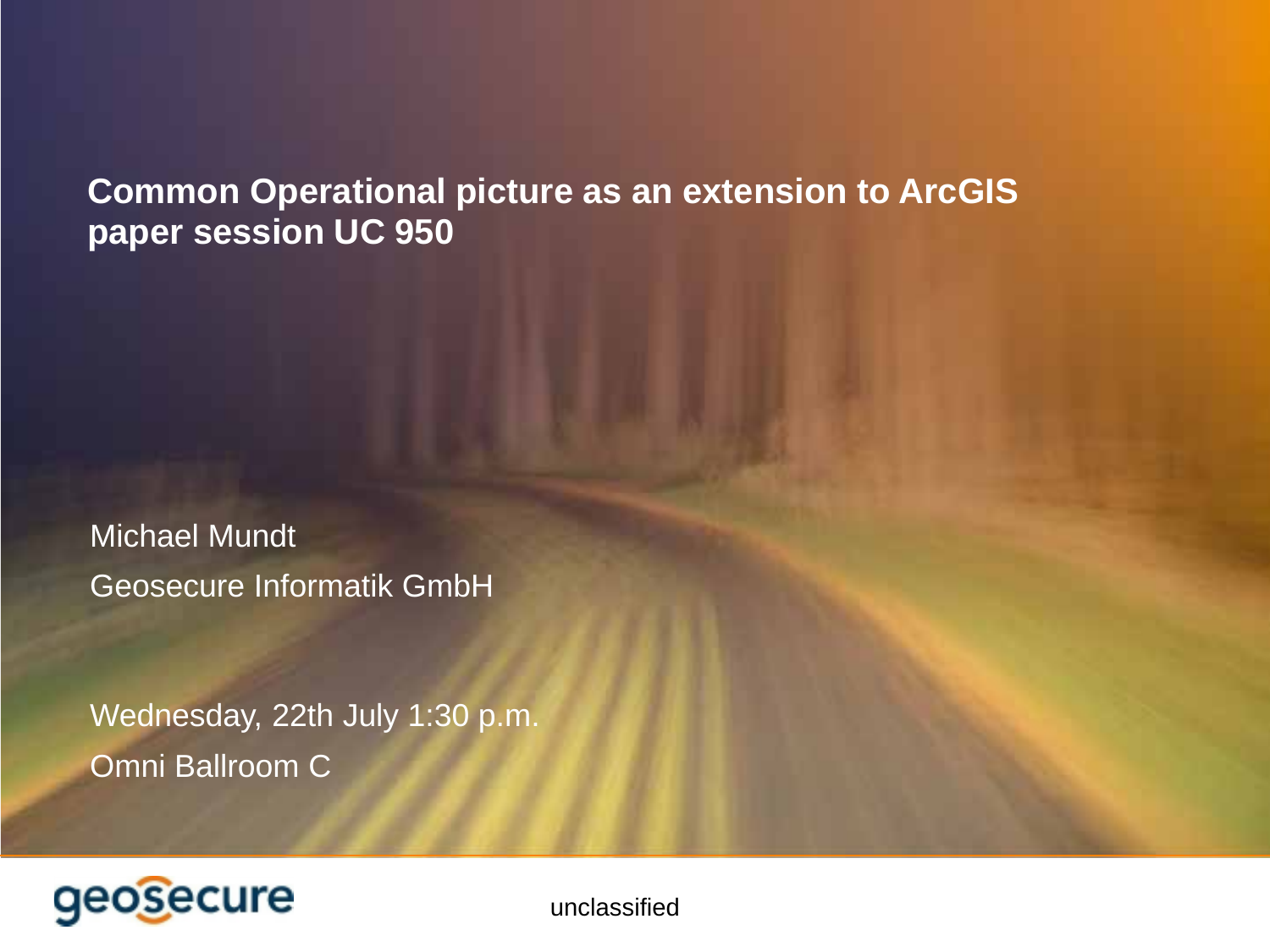

- + Brief company introduction
- + Challenges to build a common operational picture
- + Approach
- + Solution "bricks"
- + Conclusion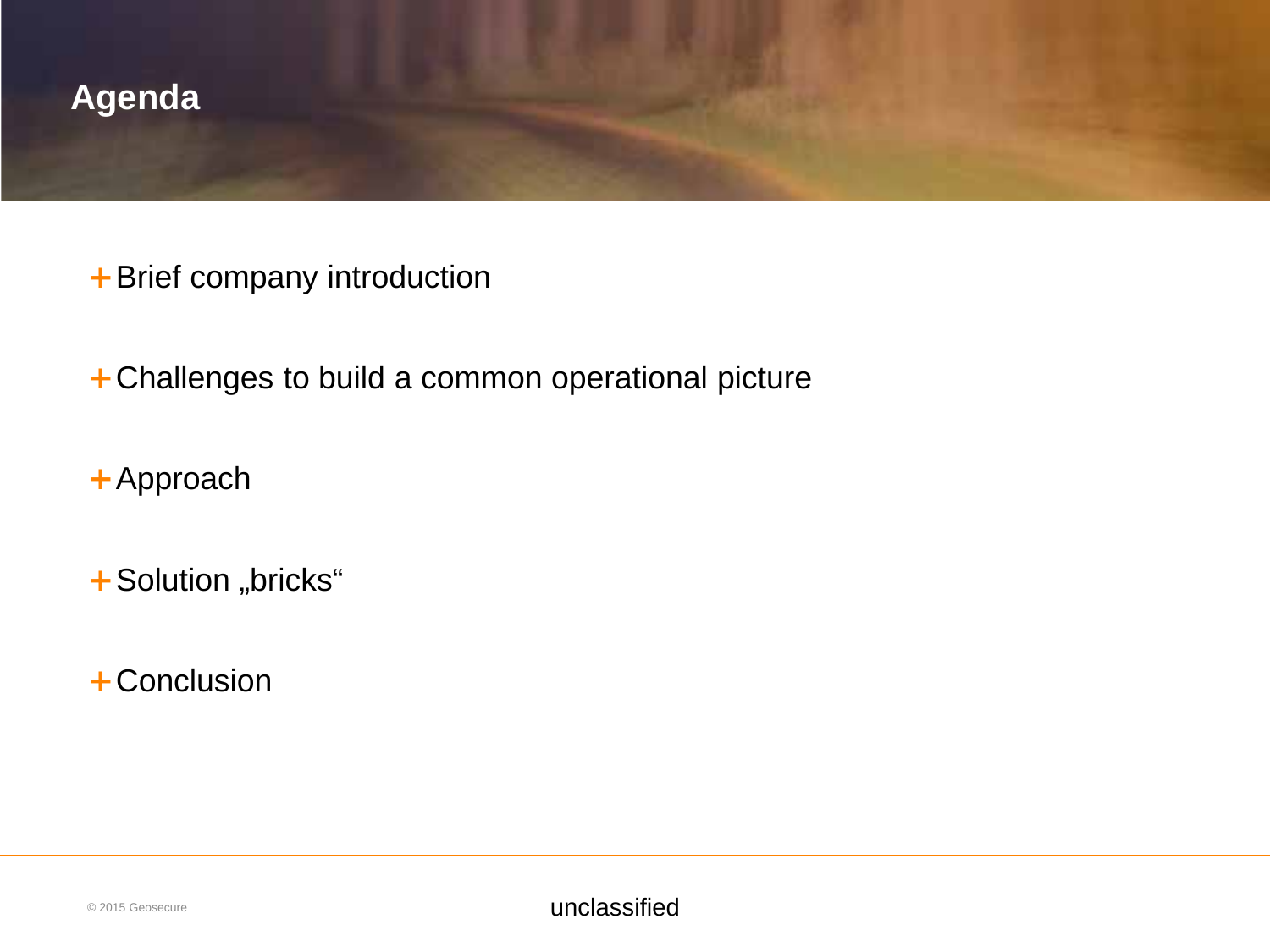# **Brief company introduction**

+ Professional Service with focus > Defense und Intelligence > Public security



- + Founded in 2012
	- > former Defense & Intelligence Business Unit of Esri Germany
	- > independent
- + 30+ employees
	- > GIS-Professionals, IT-Professionals, Software-Developer, often with military background
	- > long term experienced personal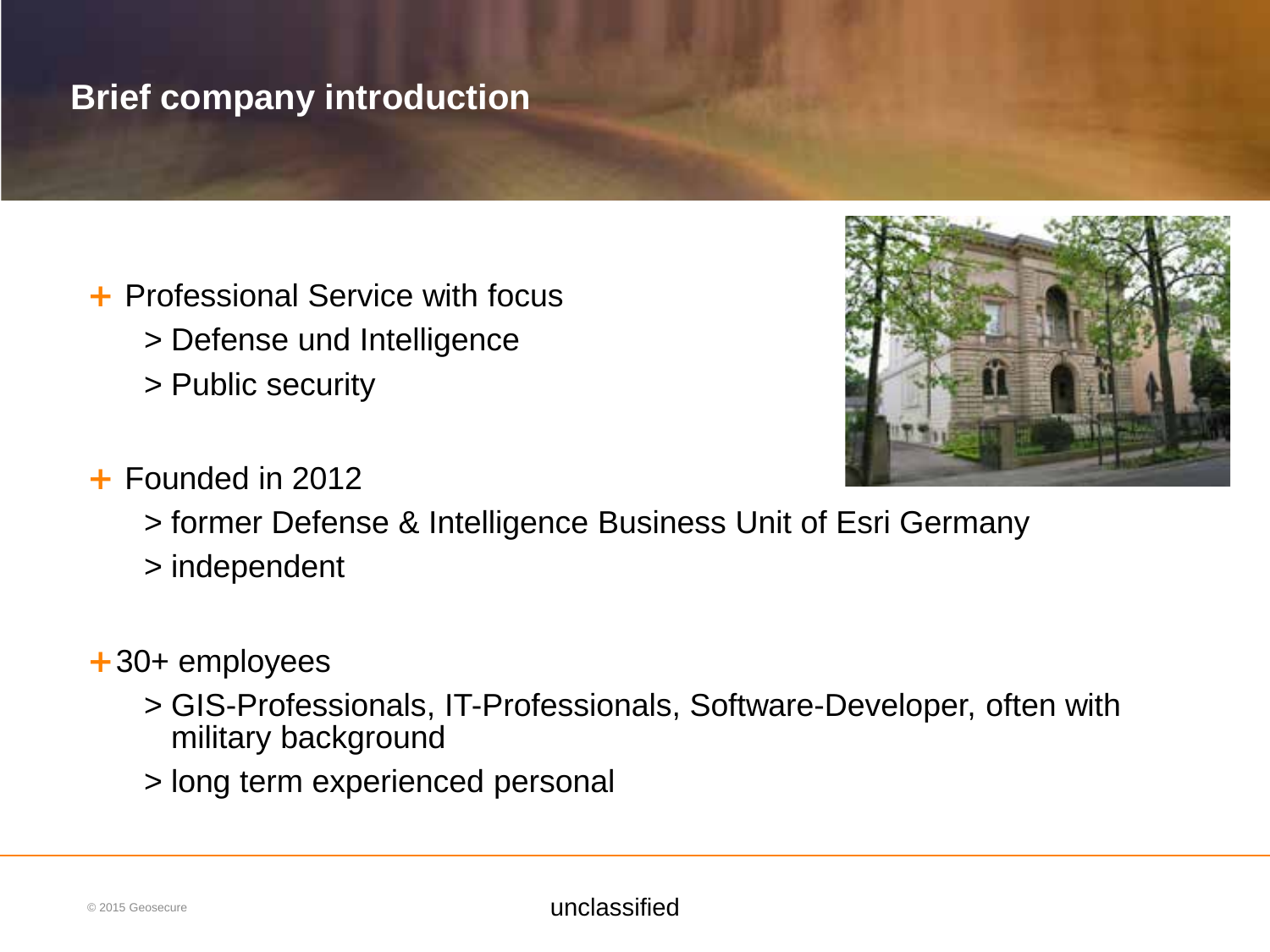# **Brief company introduction**

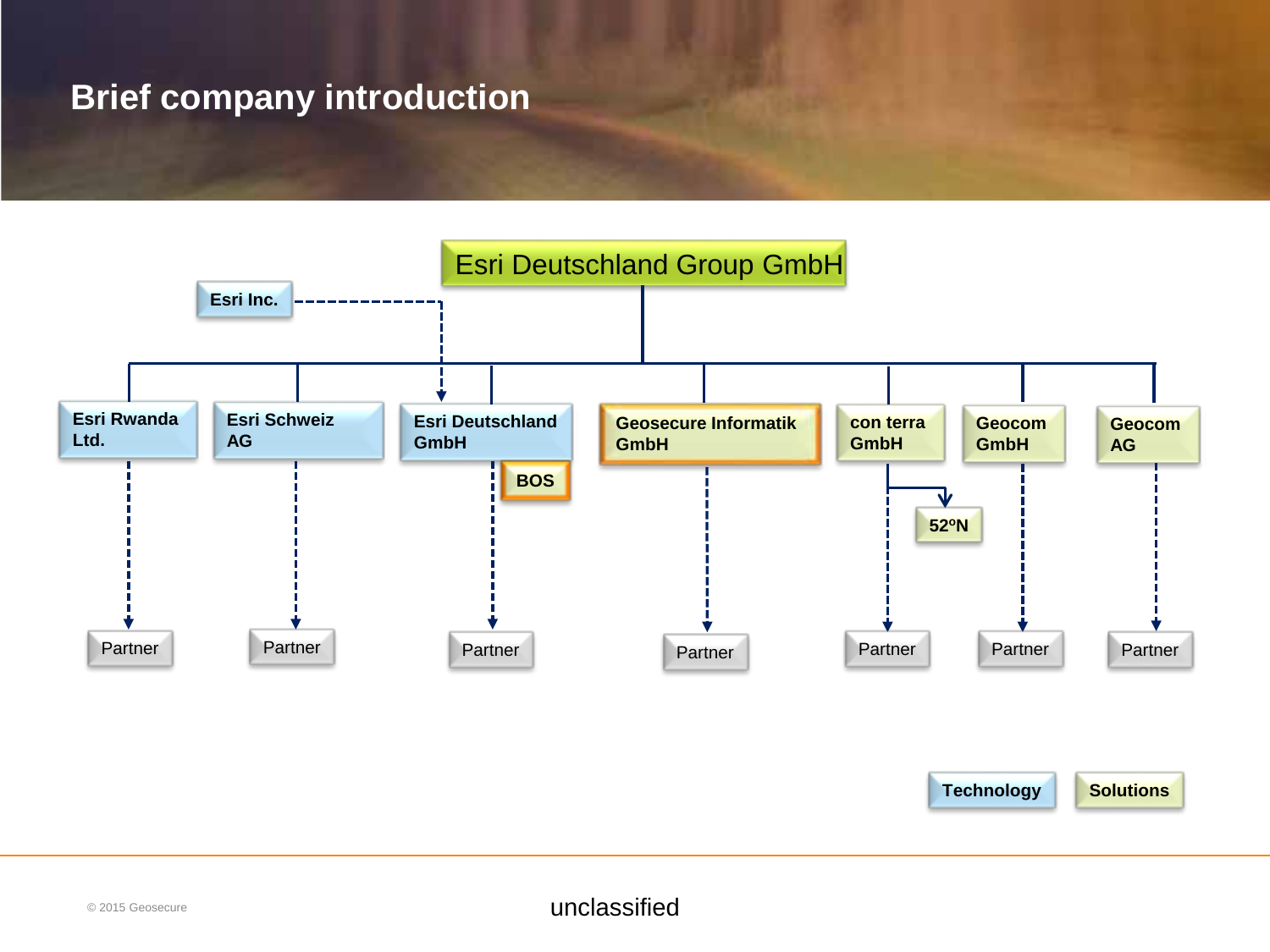# **Brief company introduction**

- + ArcGIS plattform as foundation
	- > Research & Development
	- > Installation, configuration, support services in complex IT-environments
	- > Software development

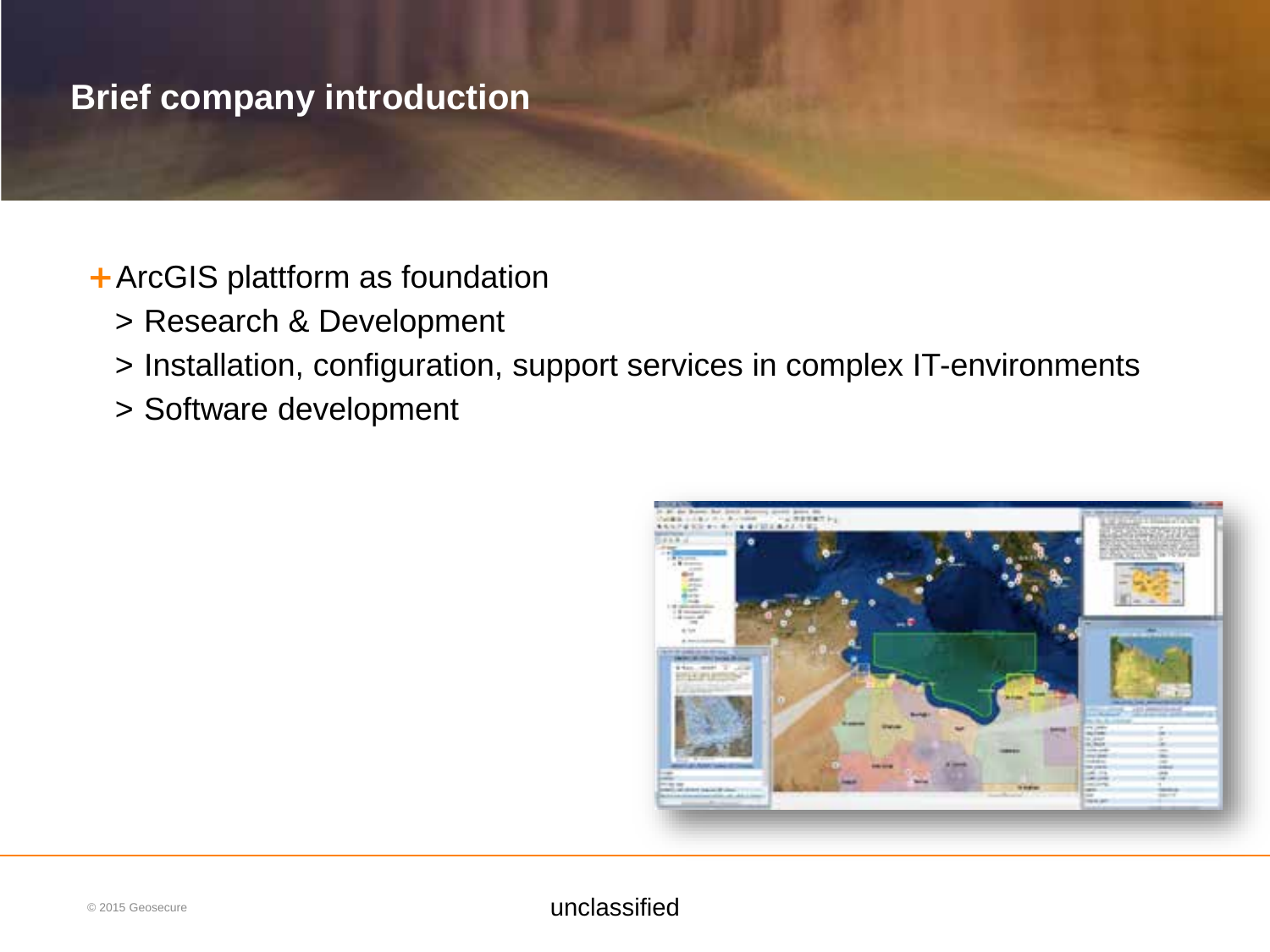# **Challenges to build a common operational picture**

### + "stove pipes"

- > isolated processes: financial, security, service, enhancement
- > Lack of a common safety and security management

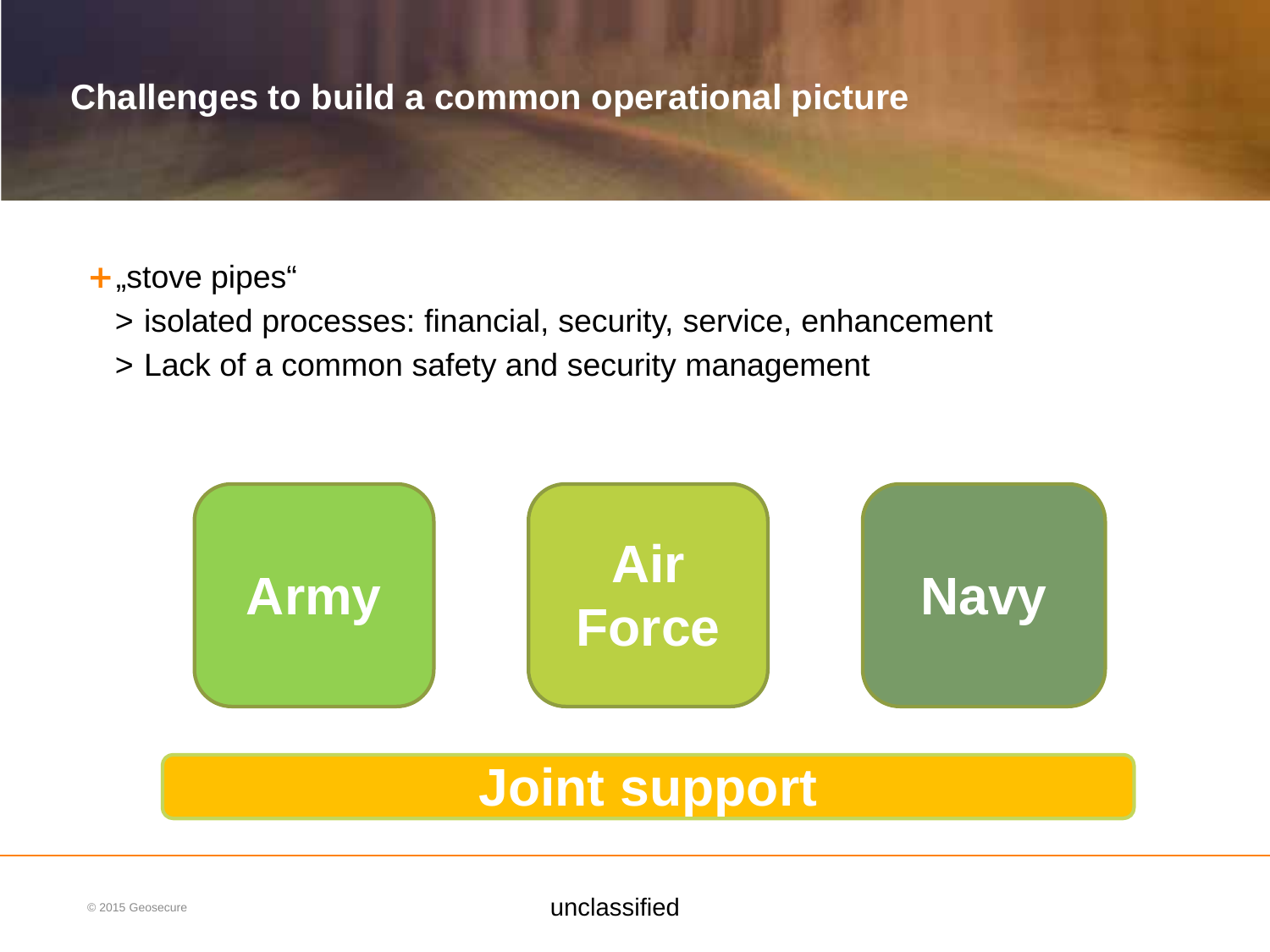**Challenges to build a common operational picture**

+ Breakup level of echolons

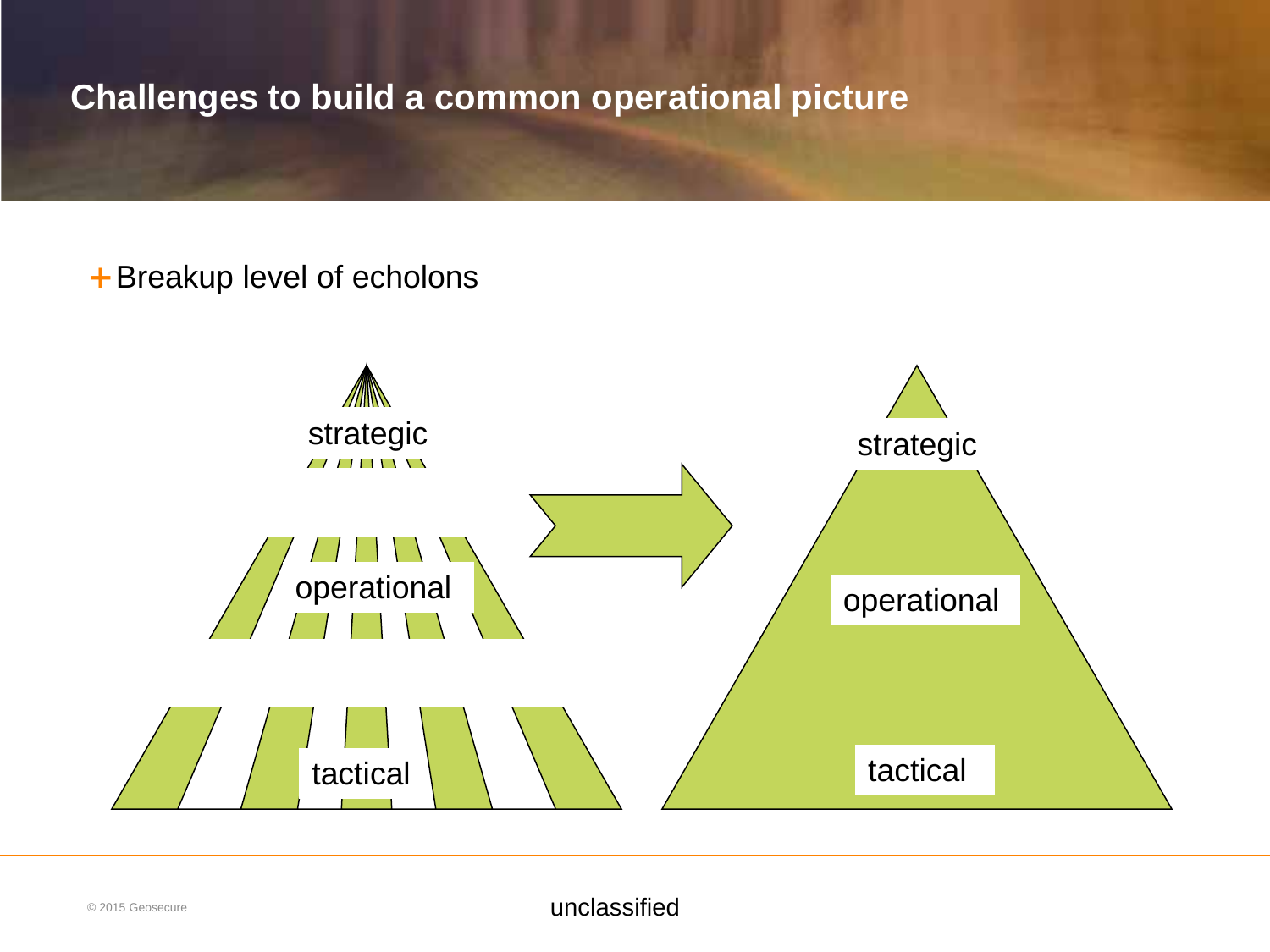- + Geospatial core services as foundation
	- > Map
	- > Image
	- > Geoprocessing
	- > Geocoding
	- > Coordinate transformation

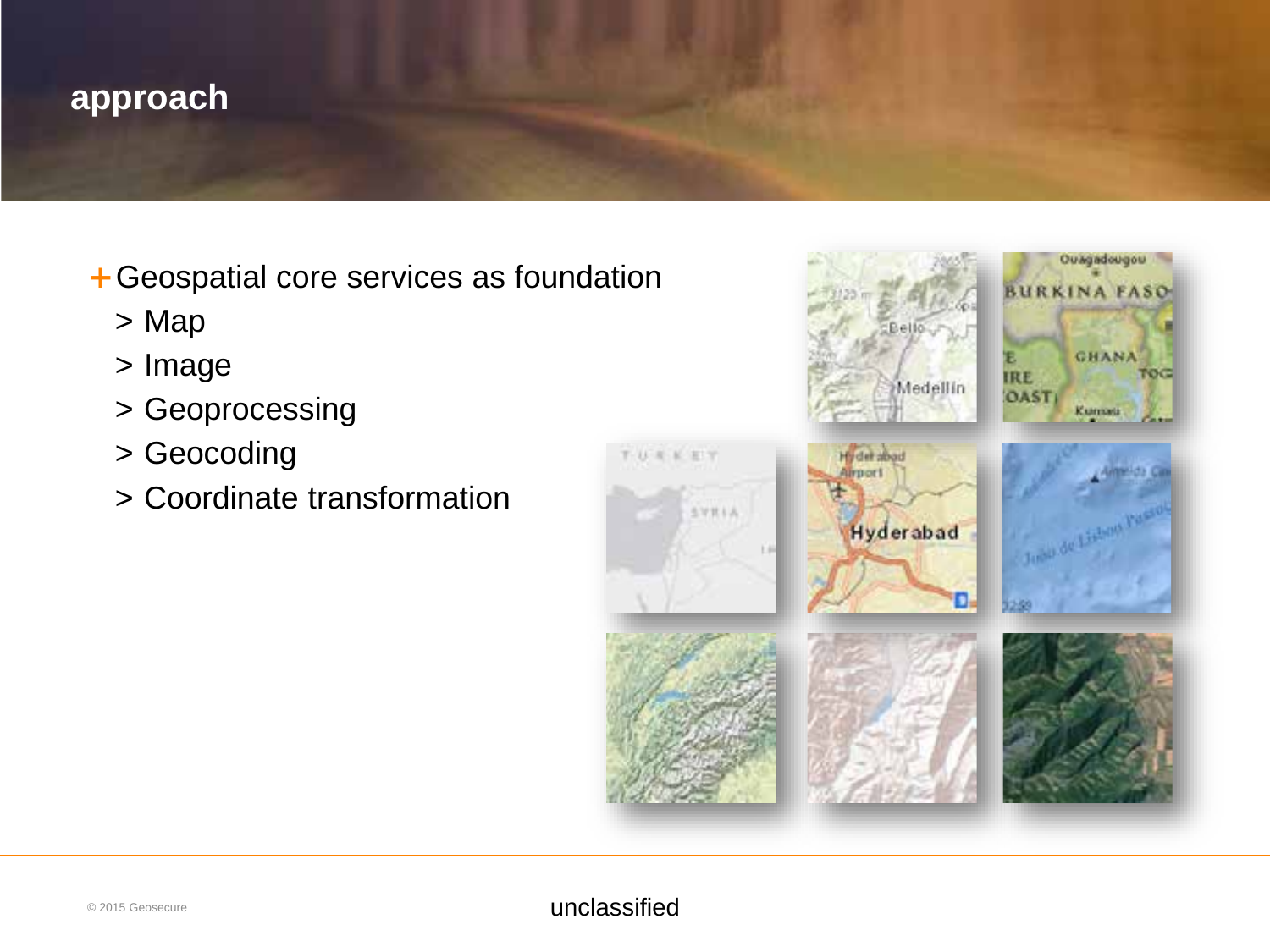- + ArcGIS plattform for integration and development
	- > Simple to use viewers
	- > Multiple information layers
	- > Collaboration

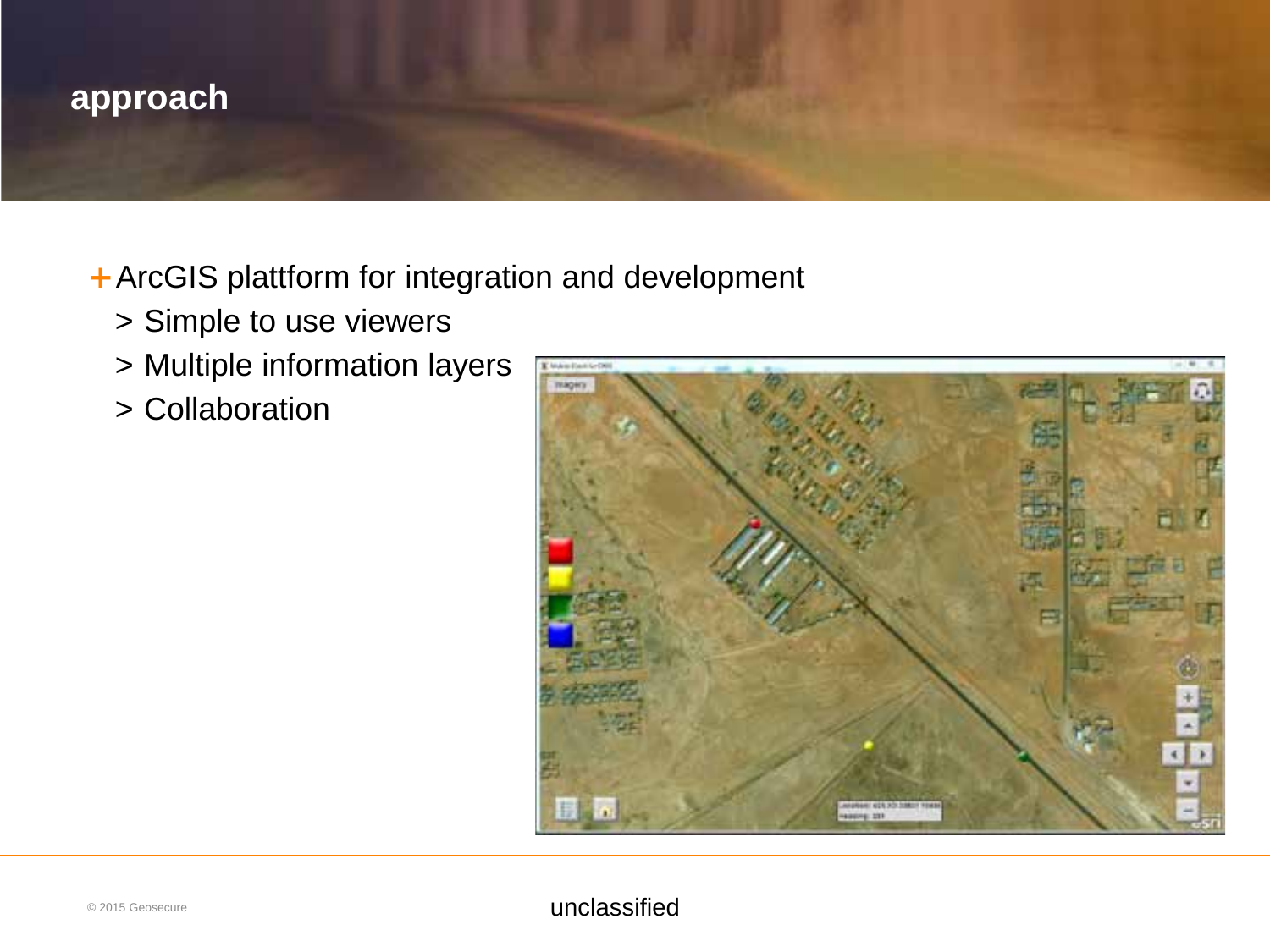- + Integration of widely-used NATO software
	- > Jchat
	- > JOCWatch

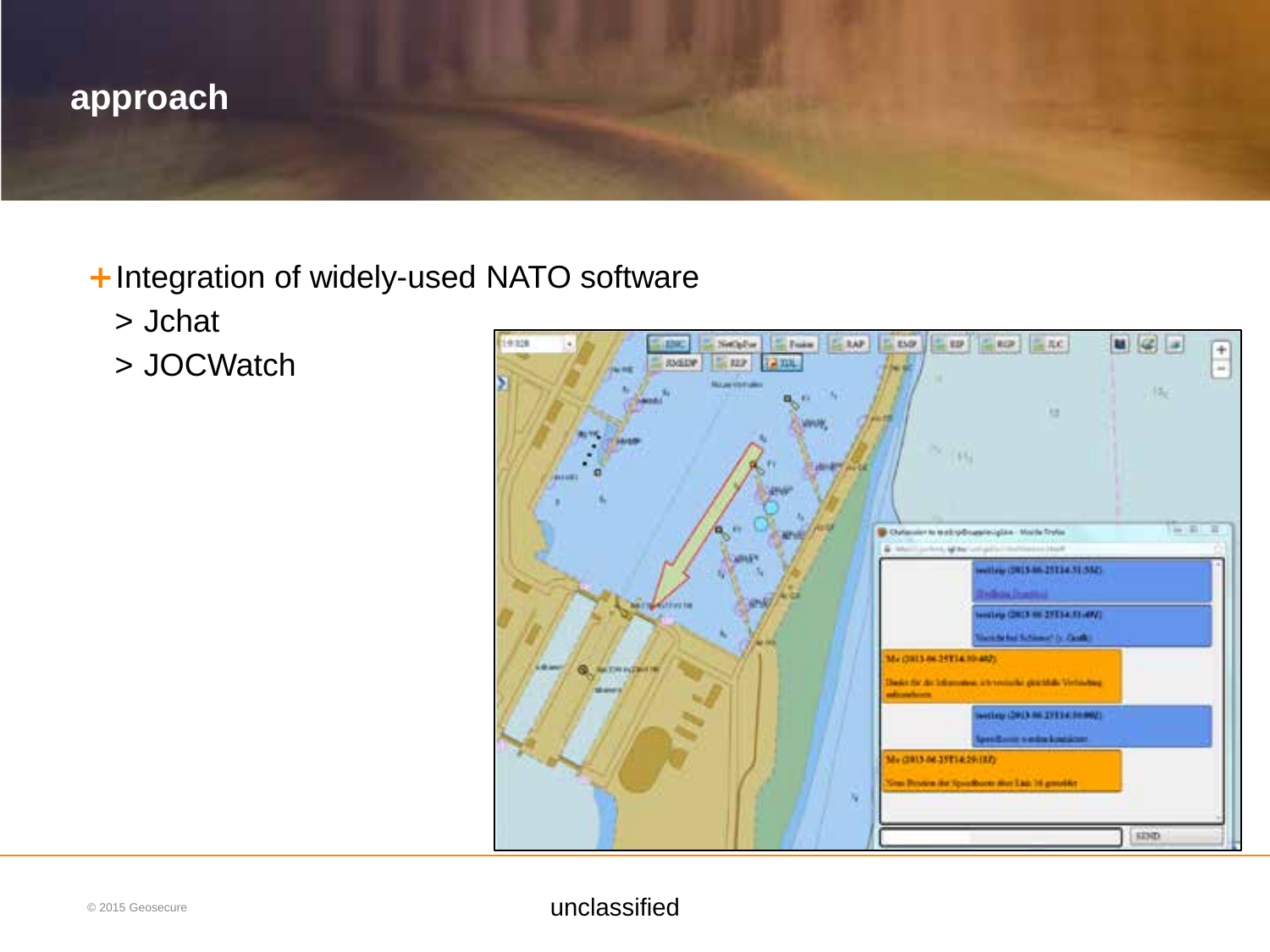- + Integration of widely-used NATO software
	- > Network interoperable realtime information services



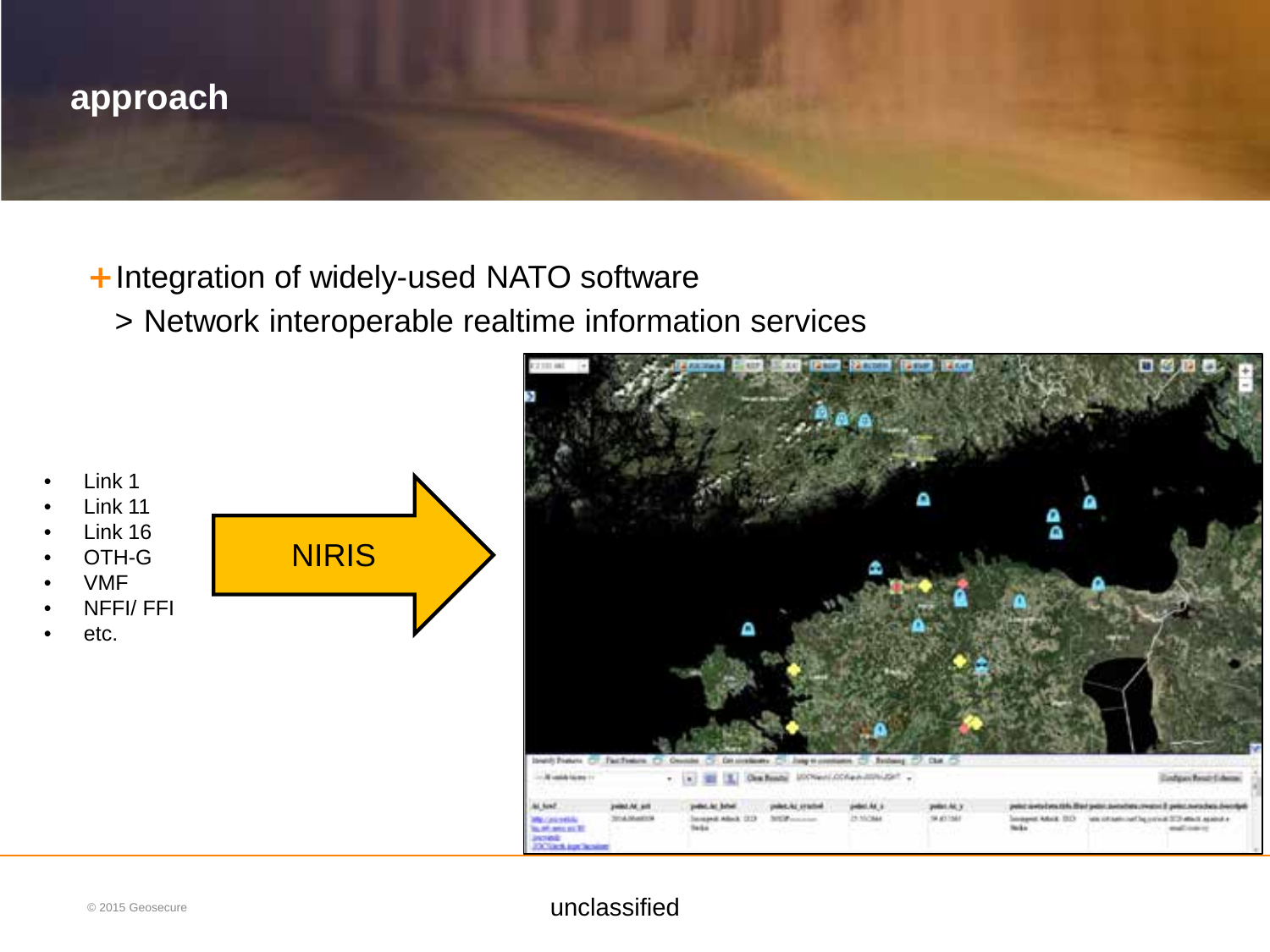- + Smart document and message management
	- > Enhanced search
	- > Fast Query including big data environments
	- > Automated workflows
	- > Spatial selection

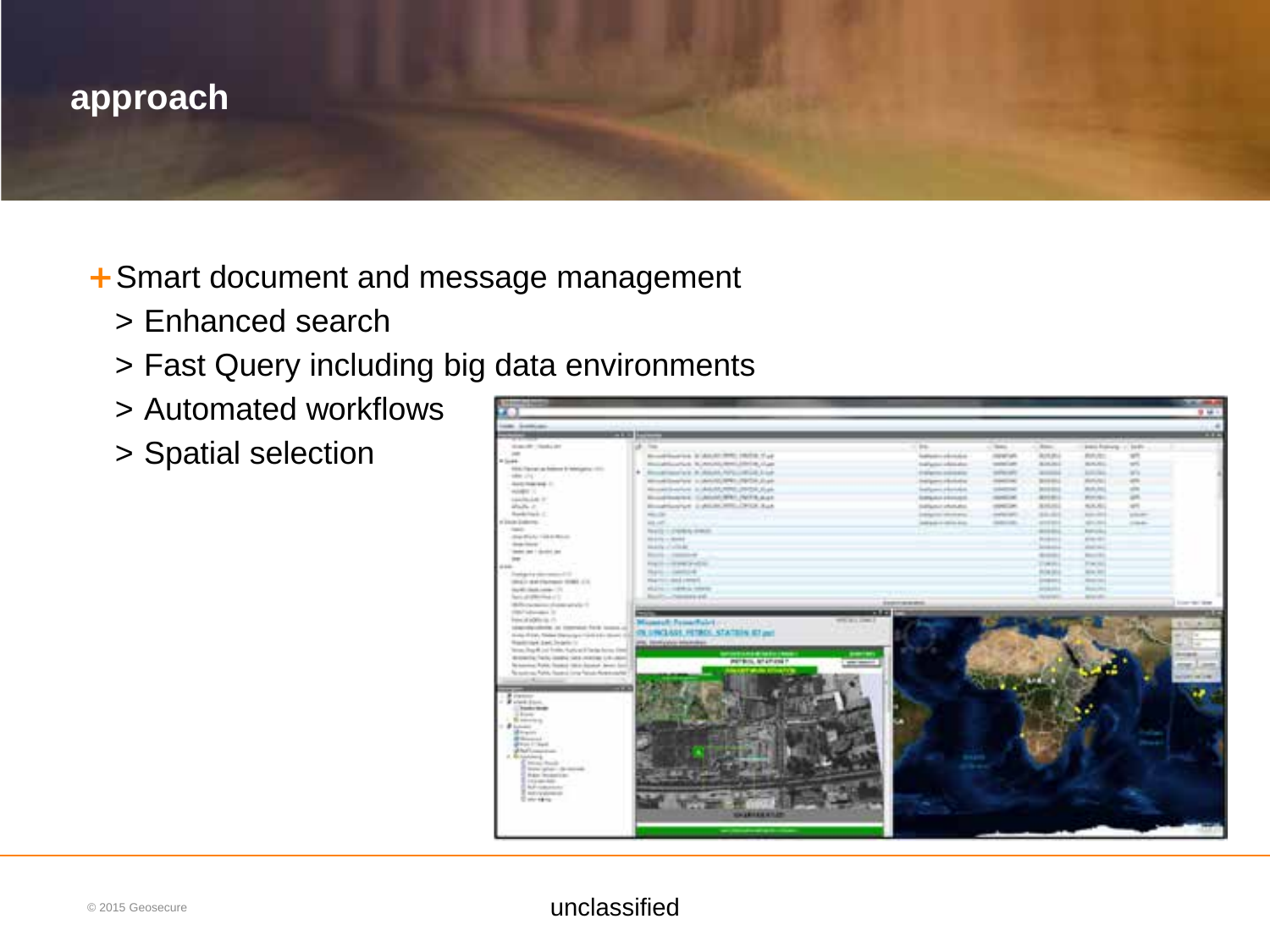

# + JISR integration

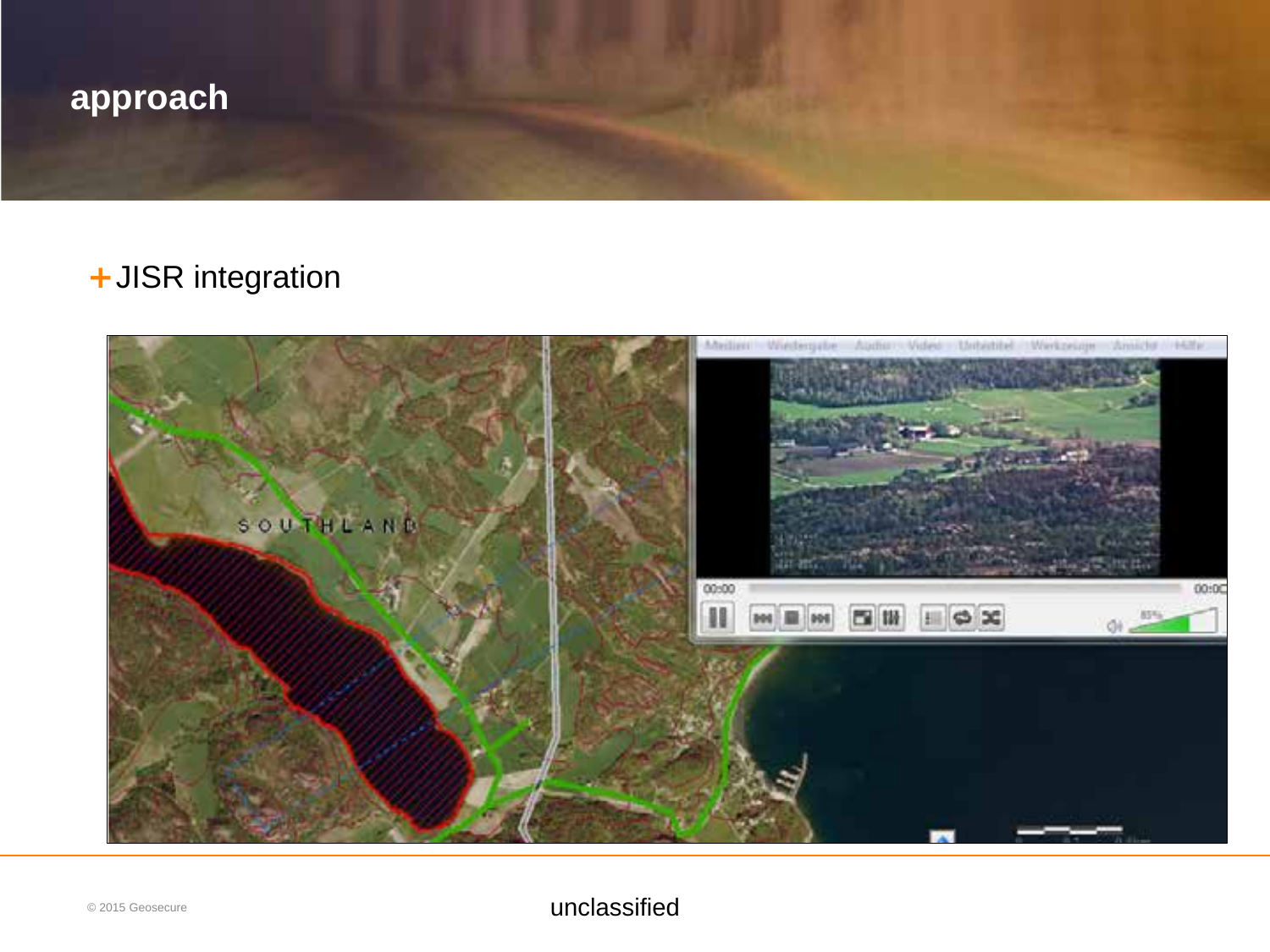

# + Common safety and security management

- > Protection
- > Gateways

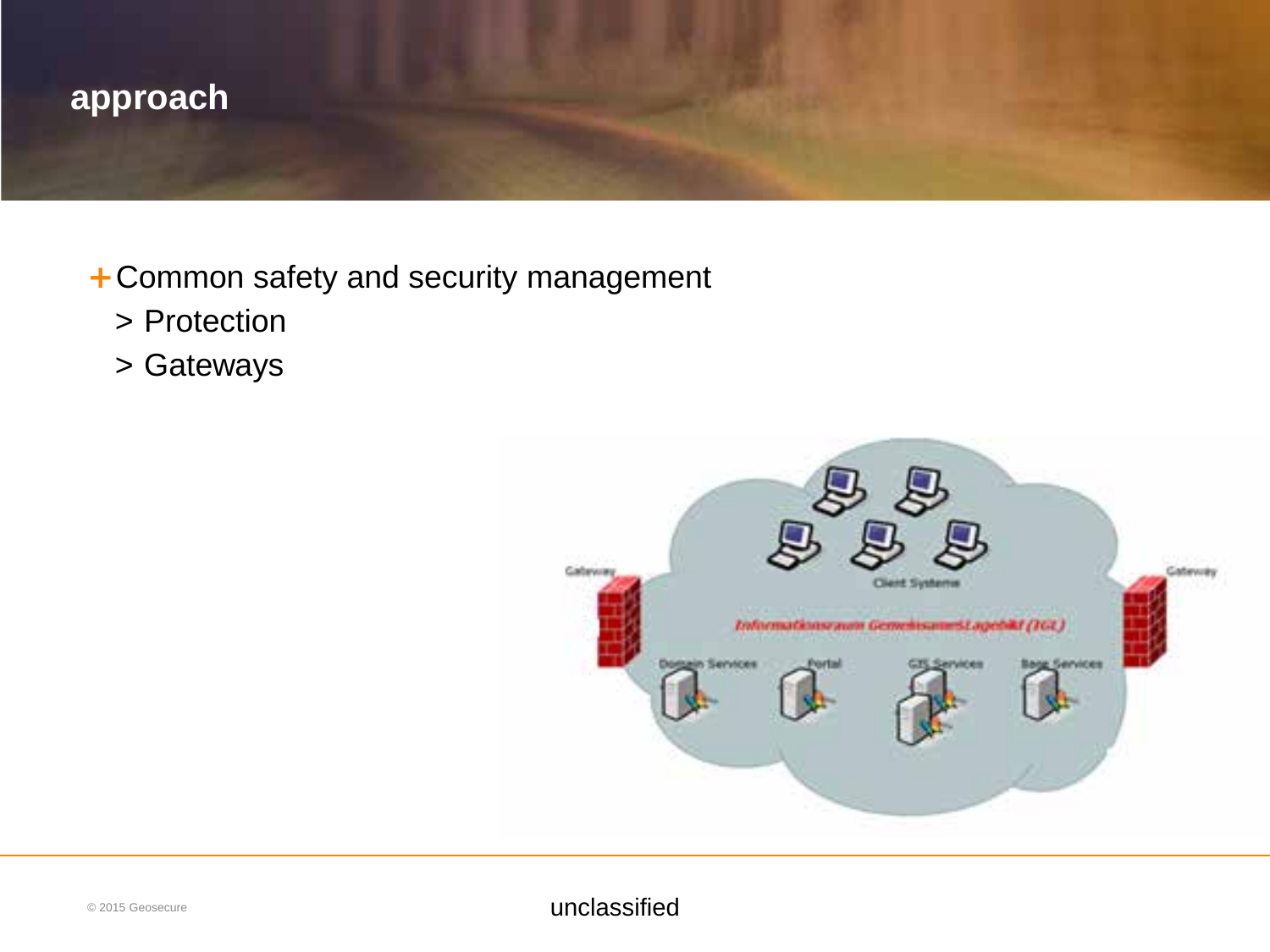# **Solution "bricks"**

### Portal for ArcGIS



# + Extend the ArcGIS plattform

Commercial off the shelf

**Geosecure** software developement